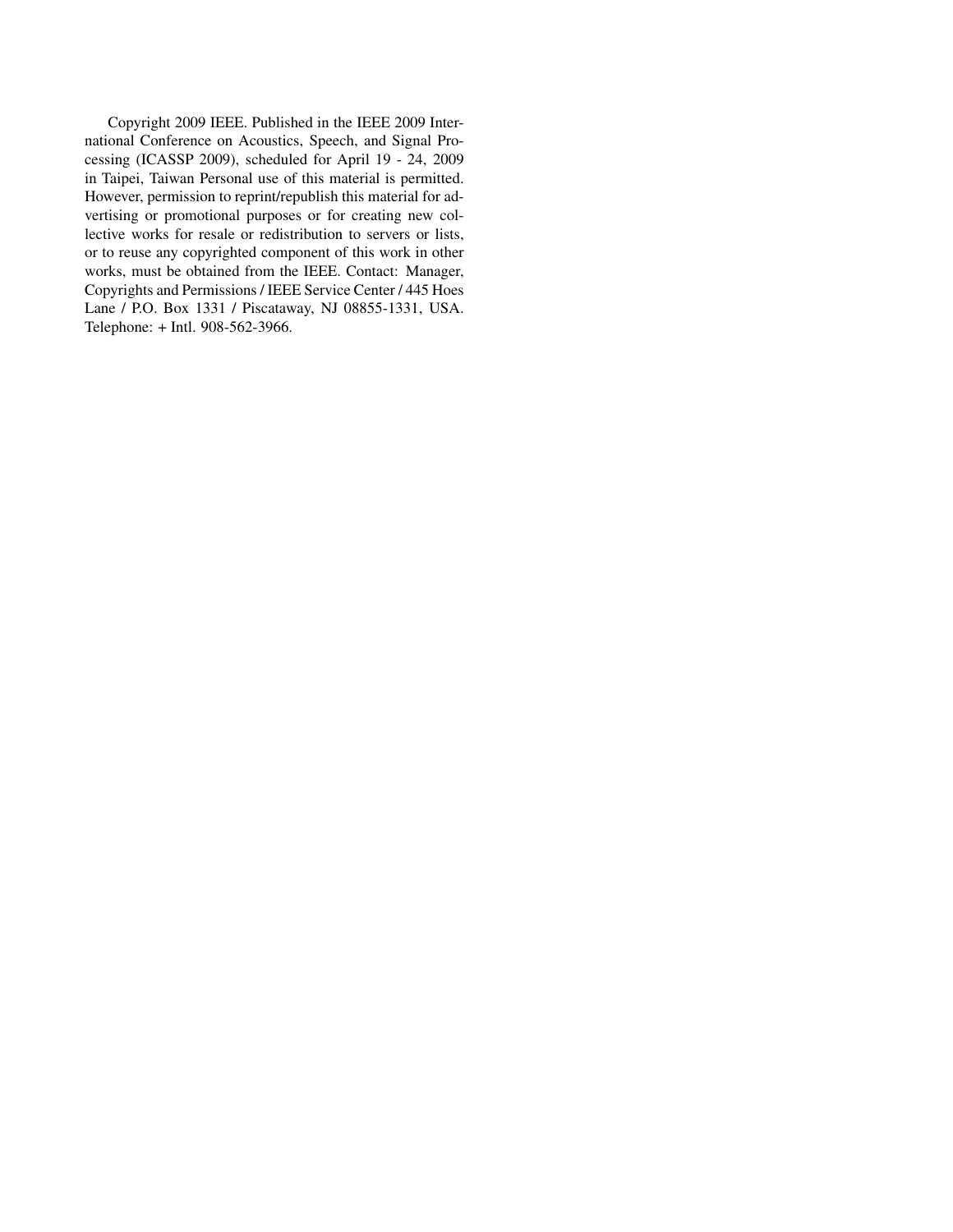## **USING DEPENDENCIES TO PAIR SAMPLES FOR MULTI-VIEW LEARNING**

*Abhishek Tripathi*

University of Helsinki Department of Computer Science P.O.Box 68, 00014 UH, Finland

## **ABSTRACT**

Several data analysis tools such as (kernel) canonical correlation analysis and various multi-view learning methods require paired observations in two data sets. We study the problem of inferring such pairing for data sets with no known one-toone pairing. The pairing is found by an iterative algorithm that alternates between searching for feature representations that reveal statistical dependencies between the data sets, and finding the best pairs for the samples. The method is applied on pairing probe sets of two different microarray platforms.

*Index Terms***—** canonical correlation, co-occurrence data, dependency, multi-view learning

## **1. INTRODUCTION**

Multi-view learning considers the task of learning from two or more data sets with co-occurring observations. Increased performance compared to traditional single-view learning has been reported in various applications, including semisupervised classification [1], cross-lingual text mining and machine translation [2], and multimodal information retrieval [3]. The improvement comes from utilizing statistical dependencies between the data sources, either in form of maximizing a consensus between models learned based on each data source [4], through explicit maximization of a measure of dependency between the views [5], or by building generative latent variable models that capture the dependency [6].

The traditional multi-view learning methods require strict co-occurrence. That is, the views must have known one-toone pairing for the samples. In some applications, such as machine translation or analysis of microarray data, there are, however, cases where such pairing in principle exists but is unknown. For example, two different microarray platforms attempt to measure activities of the same genes, yet the exact probes on the chips are different and hence not directly paired between platforms. Traditional multi-view learning methods cannot be directly applied to such problems.

*Arto Klami, Samuel Kaski*

# Helsinki University of Technology Department of Information and Computer Science P.O.Box 5400, 02015 TKK, Finland

We would like to be able to apply multi-view learning methods also for non-paired data, typically in cases where some kind of vague pairing information or prior information on possible pairs is available. In this paper we study an approach where we explicitly find one-to-one pairing between data sets, using the actual measurements for defining the pairing. This complements approaches that would infer the pairing based on additional data sources, such as sequence information in the case of microarray platforms. Given the solution of the proposed algorithm, any multi-view learning method can be applied on the data.

The pairing is based on statistical dependency between the data sources. We want to find such a pairing that the dependency between the two sources becomes maximal. Given a sample we should be able to predict with the measurement values of its true pair in the other data set, and dependency is a justified measure for two-way prediction accuracy. Maximizing the dependency should hence find the true pairs. Also note that completely random pairing necessarily leads to independency between the sources.

In the remaining paper, we first introduce an algorithm for finding the pairing and then demonstrate it in a practical application of finding corresponding probe sets in two different microarray platforms.

## **2. METHOD**

Given two data sets,  $\mathbf{X} \in \mathbb{R}^{N \times D_x}$  and  $\mathbf{Y} \in \mathbb{R}^{M \times D_y}, M \geq 1$  $N$ , we want to find a permutation p of the samples in Y such that the *i*th sample in **X** is paired with the sample  $p(i)$  in Y. The pairing will be primarily based on the actual data vectors, though prior information on pairings can be included as explained later.

We propose a generally applicable algorithm that can be used to pair any two data sets that are supposed to have a one-to-one pairing between the samples. The underlying assumption is that a pairing that reveals statistical dependency between the two data sets is more likely to be correct. We consider lower-dimensional mappings  $f(x)$  and  $g(y)$  and learn them and the pairing to maximize the dependency

$$
\max_{\mathbf{p}, \mathbf{f}, \mathbf{g}} \quad \text{Dep}(\mathbf{f}(\mathbf{X}), \mathbf{g}(\mathbf{Y}(\mathbf{p}))\,,
$$

All authors belong to Helsinki Institute for Information Technology HIIT and Adaptive Informatics Research Centre. The work was partly supported by PASCAL2, EU Network of Excellence, and by a grant from University of Helsinki's Research Funds.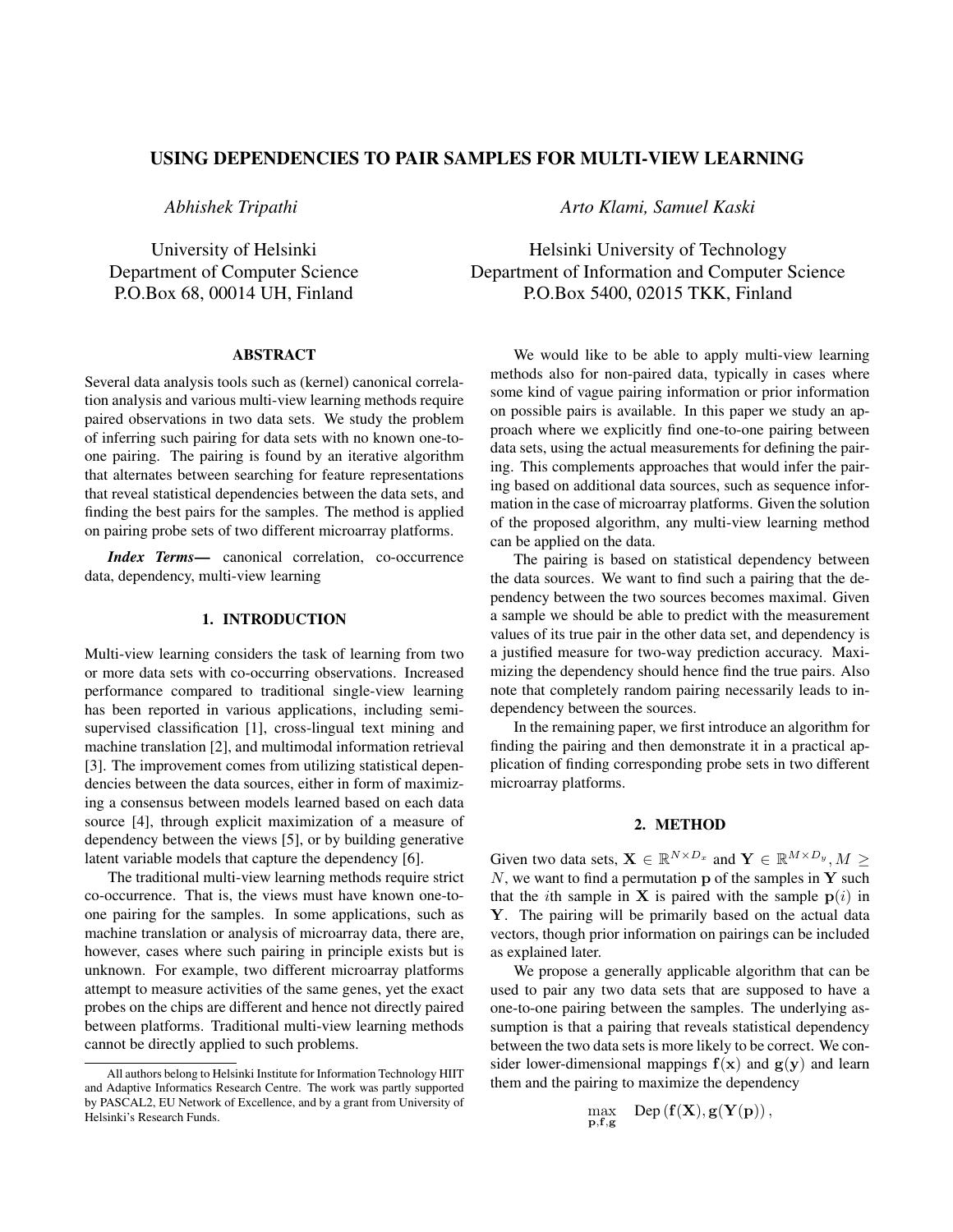where  $Dep(\cdot, \cdot)$  denotes any measure of dependency between the two arguments, and  $\mathbf{Y}(\mathbf{p}) \in \mathbb{R}^{N \times D_y}$  is a matrix obtained by picking the rows indicated by p.

The dependency measure and parameterization of the mappings  $f(\cdot)$  and  $g(\cdot)$  can be chosen freely. Here we resort to Pearson correlation and linear projections  $f(x) = xW_x$ and  $g(y) = yW_y$ . This gives a simple and computationally efficient method with sufficient accuracy, but it is worth mentioning that these assumptions can be relaxed if needed. With these assumptions, the optimization problem becomes

$$
\max_{\mathbf{p}, \mathbf{W}_x, \mathbf{W}_y} \text{corr}\left(\mathbf{X} \mathbf{W}_x, \mathbf{Y}(\mathbf{p}) \mathbf{W}_y\right).
$$

For solving the problem, we propose an iterative algorithm that alternates between learning the pairing and learning the projections. Given fixed projections, we can write the cost with the sample estimate of correlation as

$$
\max_{\mathbf{p}} \frac{\mathbf{W}_x^T\mathbf{X}^T\mathbf{Y}(\mathbf{p})\mathbf{W}_y}{\|\mathbf{X}\mathbf{W}_x\|\|\mathbf{Y}(\mathbf{p})\mathbf{W}_y\|}.
$$

The numerator can equivalently be expressed as constant minus the sum of Euclidean distances between the projections of paired samples. The denominator, in turn, is constant with respect to **p** if  $N = M$ , and it can be safely assumed constant even for M slightly larger than N. Hence, it can be ignored in optimization and we get the task

$$
\min_{\mathbf{p}} \sum_{i=1}^{N} \|\mathbf{x}_i \mathbf{W}_x - \mathbf{y}_{\mathbf{p}(i)} \mathbf{W}_y\|^2.
$$
 (1)

This is a classical *assignment problem* where the cost of assignments is defined by the distance in the projection space. The assignment problem can be solved exactly with e.g. the Hungarian algorithm.

The projections, in turn, are solved by assuming a fixed pairing. Then the task reduces to the canonical correlation analysis (CCA) problem, which can be solved exactly with linear algebra (see e.g. [7]). These two steps can be combined into a simple alternating algorithm, which finds the pairing but can also be considered as a way to compute CCA for nonpaired data. First a random pairing is given as an initialization and CCA is used to find the optimal projections for that pairing. Then a new pairing is solved via the assignment problem using distances computed in the feature space. After this, the algorithm repeats the CCA and assignment problem steps.

Notice that if the features of  $X$  and  $Y$  are paired, the sample pairing can alternatively be inferred by directly solving the assignment problem  $\min_{\mathbf{p}} \sum_{i=1}^{N} d(\mathbf{x}_i, \mathbf{y}_{\mathbf{p}(i)})$ , where  $d(\mathbf{x}_i, \mathbf{y}_{p(i)})$  is some conventional distance measure between the samples. This approach assumes that direct comparison of samples is sensible, whereas the proposed algorithm learns feature representations that can be compared in all cases.

#### **2.1. Details and related work**

Due to scale-invariance of correlation, CCA does not fix the scales of the dimensions. Hence, we can choose the scales of different dimensions in the optimization problem in (1) to maximize the accuracy. In the experimental section we empirically compare to choices. The first choice is to give equal scale for each dimension. The other choice utilizes the fact that dimensions with high correlation are more likely to contain useful information and weights each dimension with the corresponding canonical correlation. The latter choice is shown to be better in practice.

Possible prior information on pairing, typically obtained from yet another data source, can be taken into account in numerous ways. Here we consider a simple method that excludes sets of possible pairs from consideration if we know they definitely are not the true pairs. We formulate this through the concept of *candidate sets*. Instead of allowing any pairing, we use the prior information to create a subset of samples in  $Y$  for each  $x$ . Samples not belonging to the candidate set are given infinite cost in the assignment problem. This helps in avoiding overlearning. In all the experiments, the algorithm is run for the maximum of 20 iterations, however, it converged in less than 10 iterations in most cases.

Recently, [8] studied a similar approach for learning bilingual lexicons from monolingual corpora. They introduce a latent variable model for the task, and optimize it with an EM algorithm resembling our alternating algorithm. In the E-step of their algorithm they solve the assignment problem to maximize the sum of pointwise mutual informations, but comment that a heuristic using Euclidean distances between the projections is in practice more accurate. In our formulation, (1) follows directly from the cost function. They also consider the paired corpus as the main result, whereas we solve the pairing to enable the use of further multi-view learning methods.

#### **3. MICROARRAY PLATFORM PAIRING**

One application area for the method is combining microarray measurements done on different measurement platforms. We can infer pairing between different brands of microarrays aiming to measure the same activities, and also for example between arrays designed for different measurement types (RNA or DNA) or species. As a demonstration, we apply the method for pairing the probe sets of two different versions of Affymetrix oligonucleotide arrays, HG-U95 and HG-U133.

As measurement data we use gene expression profiles of pediatric acute lymphoblastic leukemia (ALL) patients from [9, 10]. The data consists of expression measurements of the same 131 patients on both HG-U95 and HG-U133 platforms, providing an excellent test bed for the algorithm. Typically the probes of different array platforms would be paired primarily based on sequence information, which is available in this special case of pairing problems. Here we demonstrate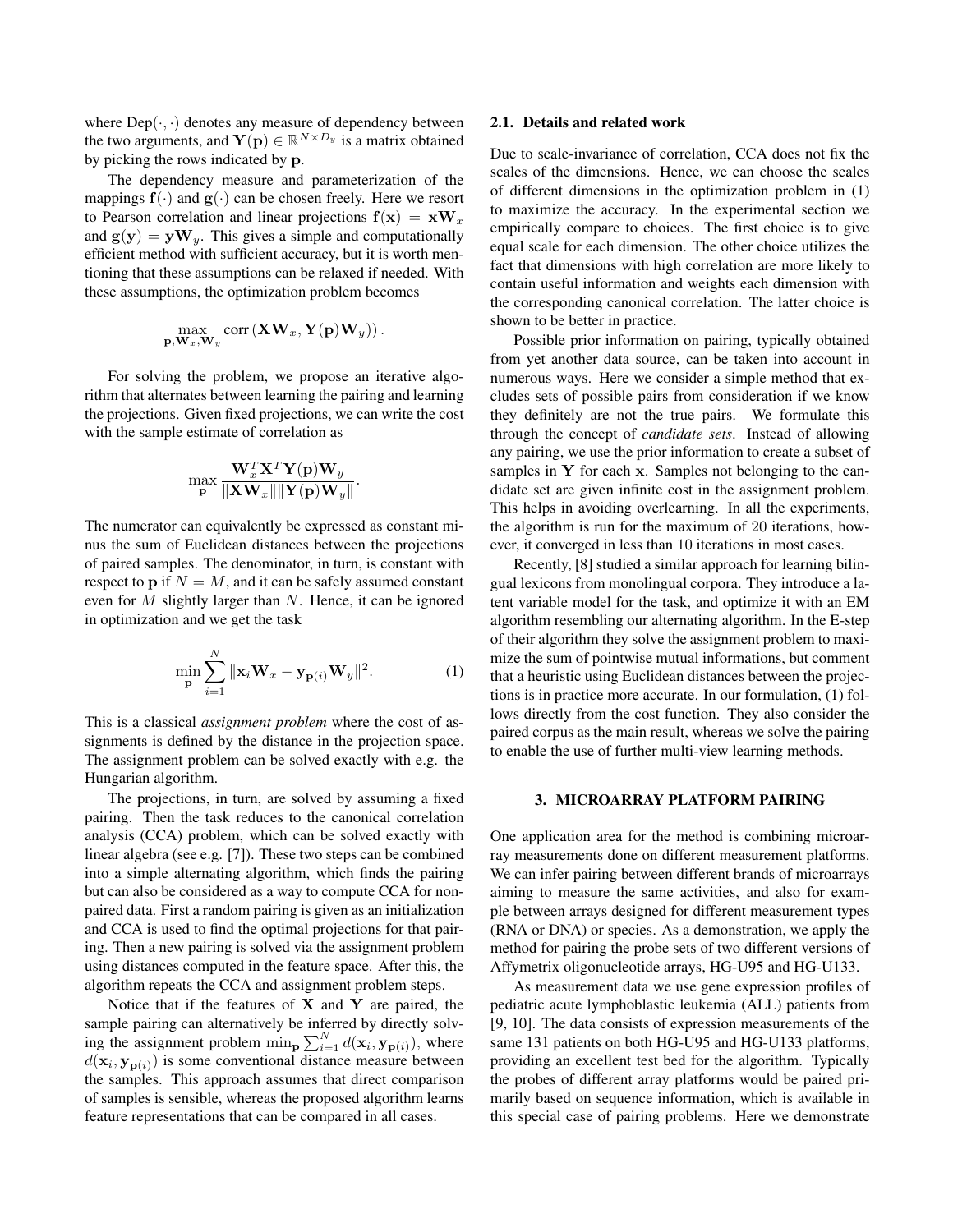

**Fig. 1**. Accuracy in finding Affymetrix best matches amongst all possible matches in the task of pairing HGU-95 probe sets with HGU-133 probe sets. CCA-based pairing methods have the best accuracy, with correlation-weighted distance in CCA projection space providing the best result. All methods clearly exceed the baseline accuracy 0.31 of random pairing.

how it is possible to improve the pairing based on the expression measurements. Sequences are only used as prior information to define the candidate sets.

To evaluate the accuracy, we use Affymetrix's comparison sheet between HGU-95 and HG-U133 as the ground truth. For each probe set in HG-U95, the sheet lists a set of potential matches in HG-U133, defined based on sequence information. There are generally more than one match for each HG-U95 probe set, and the quality of each match is characterized as "match", "good match", or "best match". We create each candidate set as the collection of all matches for the probe set, and measure the accuracy by checking how often the found pair has the "best match" label. It is not possible to obtain a perfect score due to the best matches not providing a one-to-one mapping, and hence we report accuracies normalized so that 1 means the best possible score.

In total we have  $N = 11728$  HG-U95 and  $M = 17857$ HG-U133 probe sets. 2171 of the HG-U95 probe sets have only one match in HG-U133, and hence the pairing is fixed for those. Since  $M$  is here so much larger than  $N$ , we apply a slight heuristic to remedy the fact that  $Y(p)$  is not constant with respect to p. In all experiments with the microarray data, we normalize the distances in (1) by  $\|\mathbf{x}_i \mathbf{W}_x\| \|\mathbf{y}_i \mathbf{W}_y\|$  to prioritize pairing probe sets with higher total activity.

#### **4. RESULTS AND TECHNICAL VALIDATION**

## **4.1. Pairing of Affymetrix probe sets**

We study the accuracy of the algorithm with two different ways to compute the distance in the projection space. The first solution finds a fixed-dimensional CCA subspace and treats each dimension with equal weight. The other approach

**Table 1**. Pairing accuracies in different feature settings. All differences in accuracy are statistically significant (t-test, all p-values below  $10^{-14}$ ).

| Feature setting   | Method     | Mean Accuracy | <b>Std Dev</b> |
|-------------------|------------|---------------|----------------|
| 1. Paired         | <b>CCA</b> | 0.64          | 0.04           |
|                   | Corr       | 0.56          | 0.04           |
| 2. Permuted       | <b>CCA</b> | 0.64          | 0.04           |
|                   | Corr       | 0.29          | 0.01           |
| 3. Different      | <b>CCA</b> | 0.54          | 0.03           |
|                   | Corr       | 0.30          | 0.01           |
| 4. Paired + Noise | <b>CCA</b> | 0.60          | 0.03           |
|                   | Corr       | 0.34          | 0.02           |

finds the full CCA subspace, but weights each dimension with the corresponding canonical correlation. Since the data has paired features, we can compare the accuracy of the proposed algorithm with the simple method of directly solving the assignment problem in the original data space. We use both correlation and Euclidean distance for comparison.

The pairing accuracies are shown in Figure 1. The proposed CCA-based method outperforms the comparison methods, and the weighted version provides better accuracy compared to using lower-dimensional subspaces. As the weighted solution also sidesteps the need to choose the dimensionality, it is to be preferred. For the comparison method correlation seems to be clearly better choice of distance, indicating scale differences between the data sets.

This application, chosen to enable comparison with the naive method, is a special case as the features are known to be paired. In practice, however, we typically will not have data sets with paired features. Next, we demonstrate on modified versions of the data how the results would change in scenarios where the features are not paired. The studied scenarios are:

- 1. 35 paired features (patients)
- 2. The same, but the features in  $Y$  are randomly permuted
- 3. 35 different features in each data
- 4. 20 paired features, along with 15 noise features created by permuting the values for genes randomly

We repeated the same experiment for 20 randomly subsampled versions for each scenario, each having around 1000 samples, and used the better variants of the two approaches (correlation-weighted CCA and correlation-based method) for pairing the samples. The results are shown in Table 1. The main observation is that the performance of the CCAbased method is comparable for all scenarios, whereas the comparison method works only with the paired features, as expected. The proposed method works well even with the noisy dimensions showing that it is able to ignore them.

# **4.2. Technical validation on artificial data**

To study the accuracy of the method as a function of dependency between the data sources, we created artificial data sets